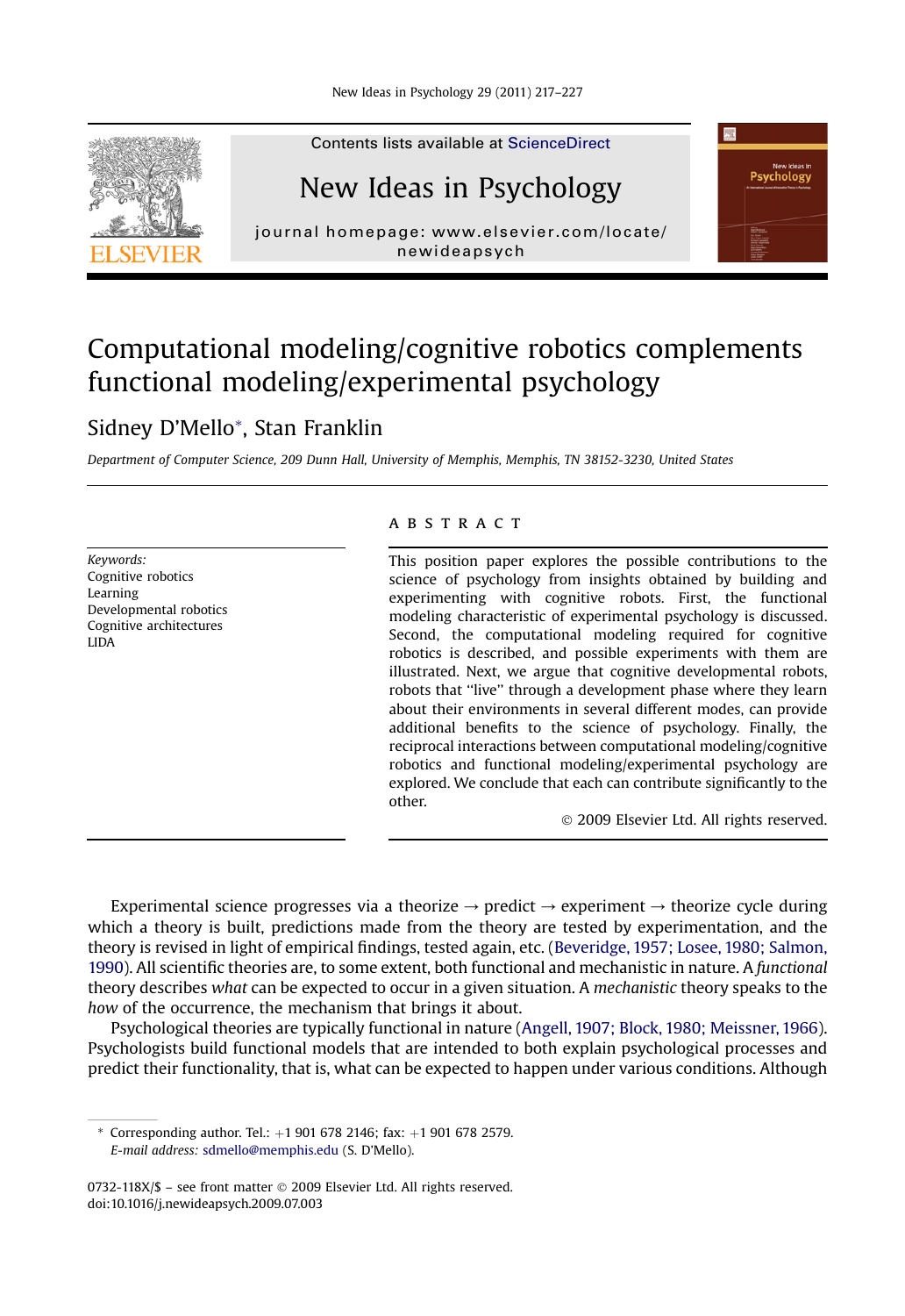these functional models are useful, even essential to understand human cognition, they do not reliably yield insight into the mechanisms underlying the cognitive processes. Additionally, they typically model only small pieces of cognition (e.g. memory and attention; [Logan, 2002\)](#page-10-0).

In contrast, the control system of any robot, by its very nature, must be fully integrated. That is, it must choose its actions based on incoming exogenous or endogenous stimuli utilizing all needed internal processes. Also, the control system of a robot must act through its underlying mechanisms (i.e. sensors and effectors). Almost by definition, the architecture of a cognitive robot, a robot that employs a cognitive architecture to select its next action, is derived from integrated models of the cognition of humans and/or other animals. Its control system is designed using that integrated cognitive architecture and is structurally coupled to its underlying mechanisms. Because the control system of such a robot cannot be restricted to small pieces of cognition, it would have to be sufficiently broad so as to encompass basic cognitive processes such as perception, episodic memory, selective attention, action selection, and action execution. Higher-level cognitive processes such as deliberation, volition, problem solving, developmental learning, and metacognition may be modeled as well. Additionally, it may be necessary to establish computational frameworks for feelings and emotions to serve as motivators and learning facilitators.

Like other experimental scientists, a roboticist may work through a theorize  $\rightarrow$  experiment  $\rightarrow$ theorize cycle. A robot is designed and built, but experimentation shows that it does not perform as desired. Therefore, its control system and underlying mechanisms are redesigned and rebuilt. More experimentation takes place resulting in more redesigning, etc.

The two theorize  $\rightarrow$  experiment  $\rightarrow$  theorize cycles (of experimental psychology and cognitive robotics) can be amalgamated by means of a cognitive robot that is able to participate in or replicate a psychological experiment. The cognitive architecture of the robot would functionally model the psychological process being experimented with on humans or animals. The computational architecture is essentially the same model acting through the underlying mechanisms. The computational architecture yields insight into the mechanisms underlying the process. The human or animal experiments together with the cognitive robot experiment serve to test both the functional model and the computational model. Both the high-level functional model and the underlying computational model can then be brought more in line with the results of these experiments. After alterations to the robot suggested by the new version of the architecture are made, new psychological experiments can be designed and carried out to test the current version. The amalgamated cycle continues.

The overall goal of this paper is to explore the possible contributions to the science of psychology from insights obtained by building and experimenting with cognitive robots. We begin by discussing several of the benefits to psychology afforded by computational models of human cognition. We then describe several shortcomings associated with computational modeling of human cognition that can be alleviated by the use of cognitive robotics. The paper then evaluates possible design paradigms for the control structure of a cognitive robot and argues for basing the control mechanism on computational models that are consistent with known psychological evidence. We then describe a number of ''new'' AI (artificial intelligence) techniques to simulate several of the cognitive processes required for the development of a cognitive robot that may be used in experiments to advance our understanding of human cognition. The paper then argues that cognitive robots that ''live'' through a development phase, during which they learn about their environments in several different modes can provide additional benefits to the science of psychology. Next we briefly discuss the feasibility of cognitive robotics and highlight several robotic simulation environments that may be useful for rapid development and experimentation. Finally, we explore the reciprocal interactions between computational modeling/cognitive robotics and functional modeling/experimental psychology.

#### 1. Cognitive robotics as an extension of computational modeling

The fundamental goal of cognitive science is to obtain a better understanding of human cognition. Towards this end, psychologists and cognitive scientists have proposed theories and hypotheses, formulated research questions, designed and conducted controlled experiments to evaluate such hypotheses while systematically addressing confounds and alternatives, and have subsequently accepted, rejected, or revised their theories.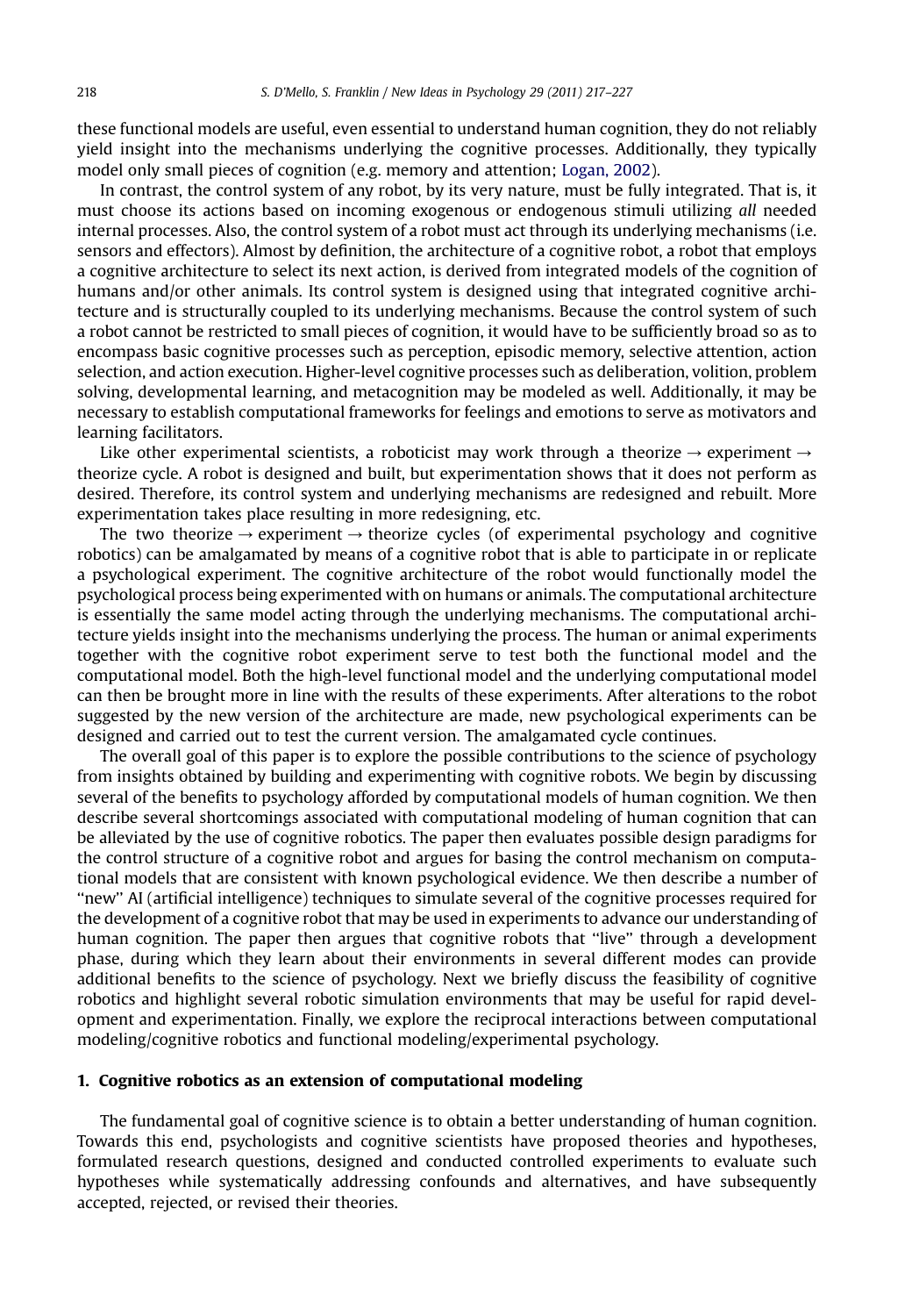Computational models have long been a major, possibly indispensable tool in science [\(Barto, 1991;](#page-9-0) [Bower, 1992; Maynard Smith, 1974](#page-9-0)). In cognitive science, they model some psychological theory of a particular aspect of cognition, attempting to account for experimental data. Others aspire to be general computational models of cognition [\(Sun, 2008](#page-10-0)). These are usually designed around some unified theory of cognition ([Newell, 1990\)](#page-10-0). They include SOAR [\(Laird, Newell, & Rosenbloom, 1987\)](#page-10-0), ACT-R ([Lebiere & Anderson, 1993\)](#page-10-0), CAPS [\(Just & Carpenter, 1987\)](#page-10-0), Clarion [\(Sun, 1997\)](#page-10-0), EPAM ([Fei](#page-9-0)[genbaum & Simon, 1984\)](#page-9-0), EPIC ([Meyer & Kieras, 1997\)](#page-10-0), and LIDA [\(Franklin & Patterson, 2006; Ram](#page-9-0)[amurthy, Baars, D'Mello, & Franklin, 2006\)](#page-9-0).

These models offer certain tangible benefits to enrich the basic theorize  $\rightarrow$  predict  $\rightarrow$  experiment  $\rightarrow$  theorize cycle described above. In this section we briefly describe some of the advantages of computational modeling along with potential shortcomings. Several of the limitations can be alleviated with a cognitive robotic approach as we will discuss shortly.

#### 1.1. Benefits of computational modeling

Computational models of human cognition that replicate a broad spectrum of experimental data and offer provocative testable hypotheses have two clear benefits. First, the process of model building is highly conducive to obtaining a deep understanding of the real world phenomenon under consideration. The model building process involves three phases that compel a researcher to delve deep into the mechanistic core of the phenomenon being modeled (Black, 1962). These include deciding on the functional requirements and overall goal of the model, isolating the various individual components or building blocks of the model, and devising schemes to bring about the interplay between the aforementioned components in order to obtain the desired behavior (e.g. [Franklin, 2005; Laird et al., 1987;](#page-9-0) [Lebiere & Anderson, 1993](#page-9-0)). Each of these phases requires deep thought and bold innovative theories that deepen understanding of the phenomenon being modeled.

The second major benefit of computational modeling lies within the insights that can be gleaned from basic computational principles that underlie the model. The underlying assumption is that any design decision made in the process of developing a computational model of some psychological process can be interpreted as a hypothesis that can be tested on human or animal participants. In this fashion, a computational model may indirectly make qualitative predictions that can be experimentally verified.

As an example consider a researcher who decides to endow a cognitive robot with a long term memory (LTM). The first design decision is to select the appropriate computational system that best captures some of the aspects of LTM behavior such as recency effects, rehearsal, interference, etc. One possibility is to design a new computational model for LTM as is done in cognitive architectures such as ACT-R [\(Lebiere & Anderson, 1993](#page-10-0)) and SOAR ([Laird et al., 1987](#page-10-0)). As an alternative one may select from one of the several existing associative memory models such as Sparse Distributed Memory (SDM) proposed by [Kanerva \(1988, 1993\),](#page-10-0) the well known Hopfield model [\(Hopfield, 1982](#page-10-0)), or a dynamical systems approach such as the KIII model [\(Kozma & Freeman, 2001\)](#page-10-0).

The choice of the computational model offers the first testable hypothesis for the psychological model. For example, let us assume that we are testing whether memory retrieval in humans is a convergent or non-convergent process. The SDM model is a non-convergent model while the Hopfield model is a convergent model. If experimental simulations with SDM and the Hopfield models indicate that SDM replicates human data more closely than the Hopfield model, it can be argued that the properties of SDM (non-convergent dynamics) mirror human memory, to greater extent than the Hopfield model (convergent dynamics).

Once a suitable computational model has been selected and implemented, basic experimentation can shed further light into the inner working of the model and the real world phenomenon being modeled. For example, consider the heated debate as to the underlying mechanism behind forgetting in long term memory (LTM). While it is generally accepted that humans forget information, the underlying mechanism (cognitive or neural) that causes the forgetting is debated. Two primary theories and possible mechanisms of forgetting are decay ([Brown, 1958; Ebbinghaus, 1985/1964;](#page-9-0) [Peterson & Peterson, 1959\)](#page-9-0) and interference ([Keppel & Underwood, 1962; McGeoch, 1932; Waugh &](#page-10-0) [Norman, 1965\)](#page-10-0). Interference influences forgetting because similar events encoded in a memory system interfere with one another and negatively affect retrieval. Alternately, decay brings about forgetting by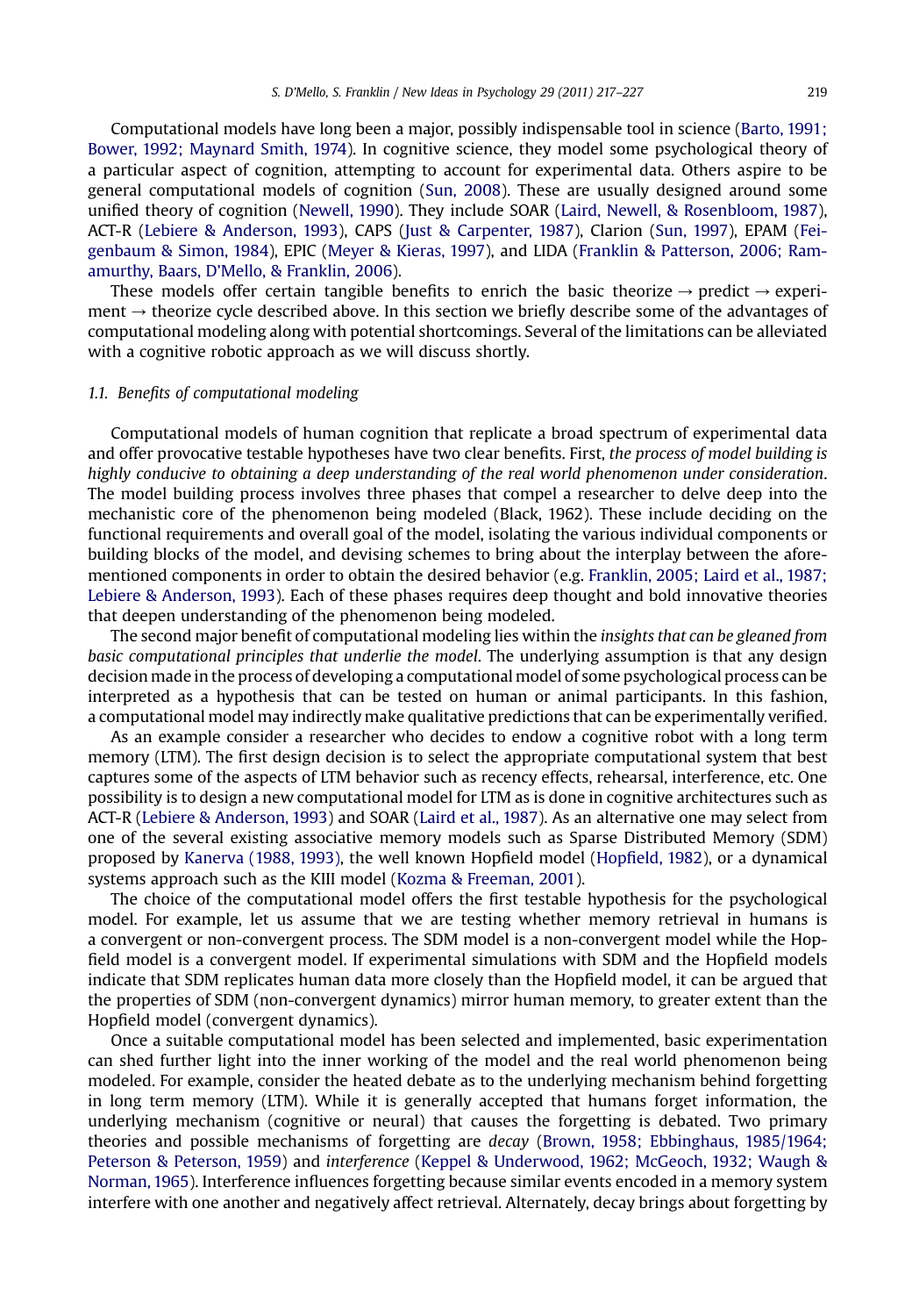causing a loss of memory traces attributed only to time. Retrieval failures have also been proposed as the possible basis for forgetting-memories never disappear; they just cannot be retrieved [\(Tulving,](#page-10-0) [1968](#page-10-0)). With a computational model for memory in hand, several experimental simulations can be conducted in order to test each of these positions.

Another powerful advantage of a computational model is that its properties can be established by mathematical analysis, thereby eliminating the need for implementation and experimentation. For example, [Keeler \(1988\)](#page-10-0) performed a theoretical analysis on the memory capacity of Sparse Distributed Memory and the Hopfield model. On the basis of this analysis a researcher can easily determine whether interference in each model would account for forgetting or whether an explicit decay mechanism would be required.

#### 1.2. Limitations of computational models

The major limitation of computational modeling when attempting to replicate experimental data on humans is that the perception and action capabilities of the various computational models of human cognition are impoverished as these models are not structurally coupled to the real world via sensors and actuators. Simply put, it is difficult to achieve structural validity with computational modeling ([Brooks & Tobias, 1996; Frijda, 1967; Zeigler, 1976\)](#page-9-0). In order to achieve structural validity (or strong equivalence; [Fodor, 1968](#page-9-0)), a model must not only produce human-like behavior but also reflect the manner in which humans produce the behavior (Zeigler, 1976). For example, two widely popular models, the Construction-Integration model ([Kintsch, 1988](#page-10-0)) and SOAR [\(Laird et al., 1987\)](#page-10-0), require propositionalized input (i.e. red(ball), object(chair), etc.) which clearly differs from the manner in which experimental stimuli are presented to human participants in the same experiments.

For example, consider a typical memory experiment where human participants are required to memorize and recall a list of words, or a reading comprehension experiment where an eye tracker is used to monitor eye movements while participants read a passage. If one attempted to replicate such experiments with a computational model, the input and output methods for the model would differ from those employed with the human participants, thereby threatening the validity of the replication. With the memory experiment each word in the list would be inserted into the computational systems' memory. For the reading comprehension task the passage would be fed into the system, either as a whole, or in incremental parts as words and sentences. In contrast, when experimenting with humans, stimuli are presented on a piece of paper or a computer screen, and itis up to the participants to sense, perceive, and represent the information. They could, for example, make a simple reading mistake that the computer could not.

Similar to the problems associated with limited real world sensory processing capabilities, other complications arise in attempts to replicate experiments where the action component is more than simple output to a screen or mouse movements. By eliminating real world action, the scope of human experimental data that is suitable for replication with computational models is limited. For example, experiments involving bodily action such as grasping, navigation, posture, gesture, eye movements, speech modulation, etc., lie beyond the scope of what is possible with classical computational modeling.

Of course, one might argue that tasks involving rich sensory-motor interactions are of less or no importance to the study of human cognition which is still dominated by higher-level processes such as memory, language, comprehension, attention, categorization, problem solving, and reasoning. However, this classical view of human cognition is being challenged on a number of fronts by various situated or embodied theories of cognition [\(Chiel & Beer, 1997; Clark, 1997; Glenberg, Havas, Becker, & Rinck, 2005;](#page-9-0) [Varela, Thompson, & Rosch,1991; de Vega, 2002\)](#page-9-0). Theories of embodied cognition postulate that cognitive processes are constrained substantially by the environment and by the coupling of perception and action. Although the validity of embodied theories is currently an issue of serious contention in cognitive science (see [de Vega, Glenberg, & Graesser, 2008\)](#page-10-0), the emergence of these theories has further narrowed the bandwidth of possible experimental replications via computational models.

#### 1.3. Cognitive robots can alleviate the limitations of computational modeling

In designing a model for some phenomenon a researcher is free to establish his or her level of abstraction within which to work [\(Brooks & Tobias, 1996\)](#page-9-0). For example, for the long term memory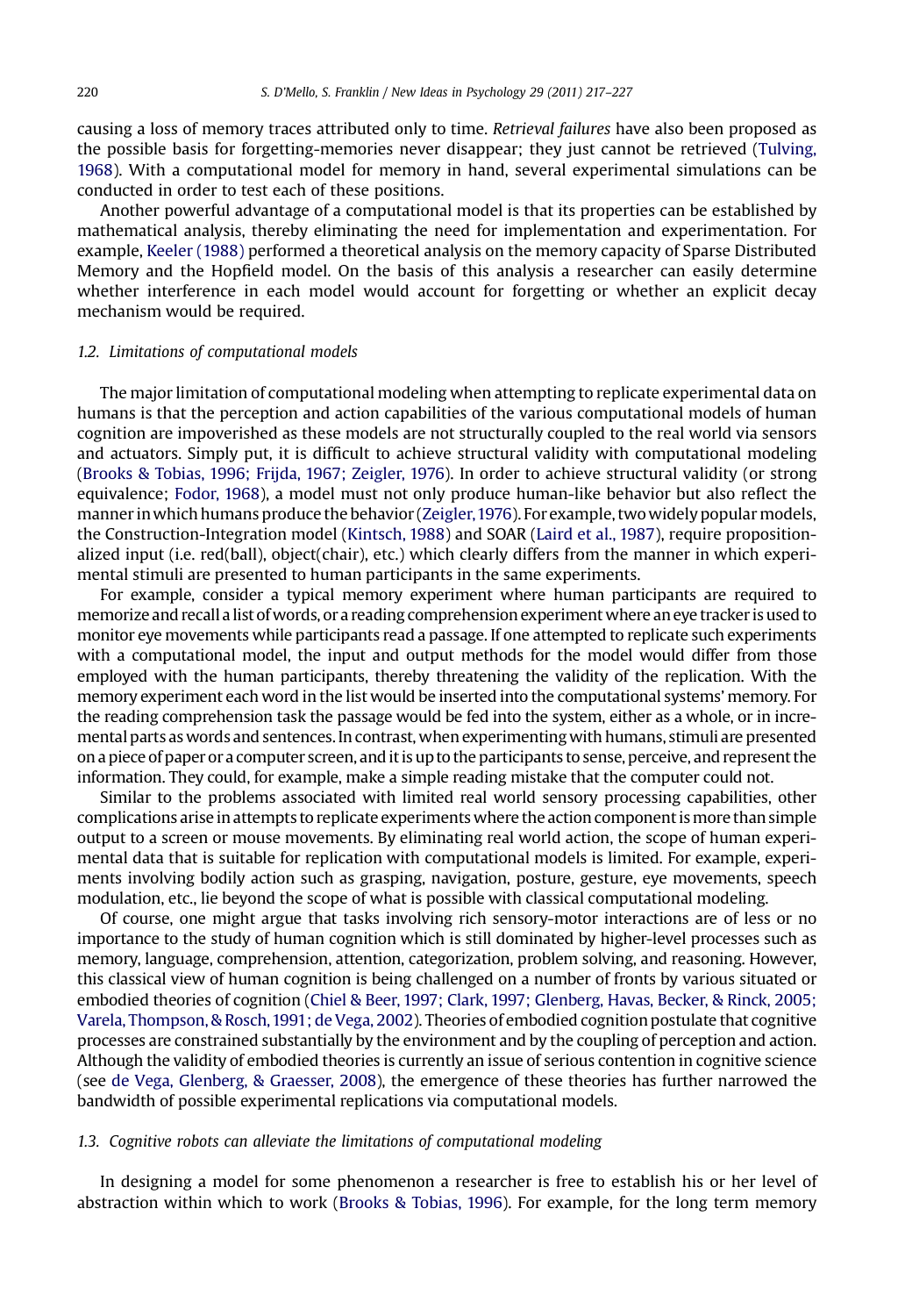example discussed above, the various levels of abstractions can be aligned in steps ranging from the model being heavily rooted in neuroscience to a purely functional model. The neural model would attempt to isolate brain regions that participate in the encoding and retrieval of memories, while the functional model would simply describe the behavior of the LTM system under varying conditions. A computational model lies somewhere between these extremes towards a higher level of abstraction. Therefore, though useful in replicating experimental data from humans, it inevitably violates several principles of ecological validity mainly due to the use of artificial environments.

On the other hand, a cognitive robot ''lives'' in the real world and must adapt in order to survive in complex, dynamic, and sometimes unpredictable environments. Being structurally coupled to the world via its sensors and effectors, a cognitive robot operates towards the low end of the abstraction scale. Therefore, an ecologically valid environment can be obtained with a cognitive robot. Additionally, by participating in an experiment, a cognitive robot can test not only functional predictions, but also the suitability of the underlying mechanisms. For example, a LTM experiment involving a cognitive robot employing sparse distributed memory may provide evidence of the suitability of a distributed memory mechanism that could not be obtained from a computational model that was primarily mathematical in nature. Reaction time experiments with word recognition (e.g. recency effects) assume that the time between the recognition decision and the pressing of the appropriate key is independent of the recency of the word. Such assumptions can be directly tested using a cognitive robot.

#### 2. Psychological modeling to guide the development of a cognitive robot

As designers of intelligent systems, roboticists have always been concerned with what to do and how to do it. In the early days of robotics research emphasis was primarily focused on low-level sensing and control tasks including sensory processing, path planning, and manipulator design and control, that is, with how to do it. While the systems developed provide the basis of several fundamental operations of any robot, the intelligence of the robots developed is comparable to that of a standard assembly line robotic system. Today, cognitive robotics is coming online ([Dastani et al., 2002; Franklin,](#page-9-0) [2005\)](#page-9-0). Their emphasis is on cognitive control, that is, with endowing robots with higher-level cognitive functions that enable them to perceive, reason and act in dynamically changing and unpredictable environments. Their primary concern is with choosing what to do.

#### 2.1. Design paradigms for a cognitive robot

In this paper we assume that in order to develop a cognitive robot that demonstrates some form of human-like intelligence one should model its control structure (or mind) after humans. However, it is important to note that this is not a necessary assumption. Robots that demonstrate remarkable aspects of intelligent behavior by means of purely computational solutions have been produced with little or no psychological modeling (akin to AI systems that compete with the best chess players in the world). Our position is that adhering to psychological principles based on empirical findings and innovative theories of human cognition in the design of a cognitive robot yields unique benefits over other design paradigms. Before we defend this position, however, it is important to understand what constitutes a cognitive robot.

Although difficult to define, it is generally accepted that a cognitive robot is equipped with a set of higher order cognitive capabilities such as goals, motivations, reasoning, deliberation, etc ([Kawamura](#page-10-0) [& Browne, in press\)](#page-10-0). It is by virtue of these facilities that a cognitive robot can be clearly distinguished from traditional robots such as assembly line robots that are rich in sensory-motor interactions within a restrictive environment but fall short of demonstrating higher-level intelligence. Some researchers have adopted a more conservative definition as to what constitutes a cognitive robot. In particular, [Clark and Grush \(1999\)](#page-9-0) recommend cognitive phenomena to ''involve off-line reasoning, vicarious environmental exploration, and the like'' (p. 12). Although several other researchers echo a similar view on what constitutes truly cognitive behavior (e.g. [Beer, 2003; Harvey, Di Paolo, Quinn,](#page-9-0) [& Wood, 2005; Kelso, 1995; Thelen & Smith, 1994\)](#page-9-0), our view is more in line with embodied theories that state that perception and action are intricately bound to cognition; therefore both bottom up as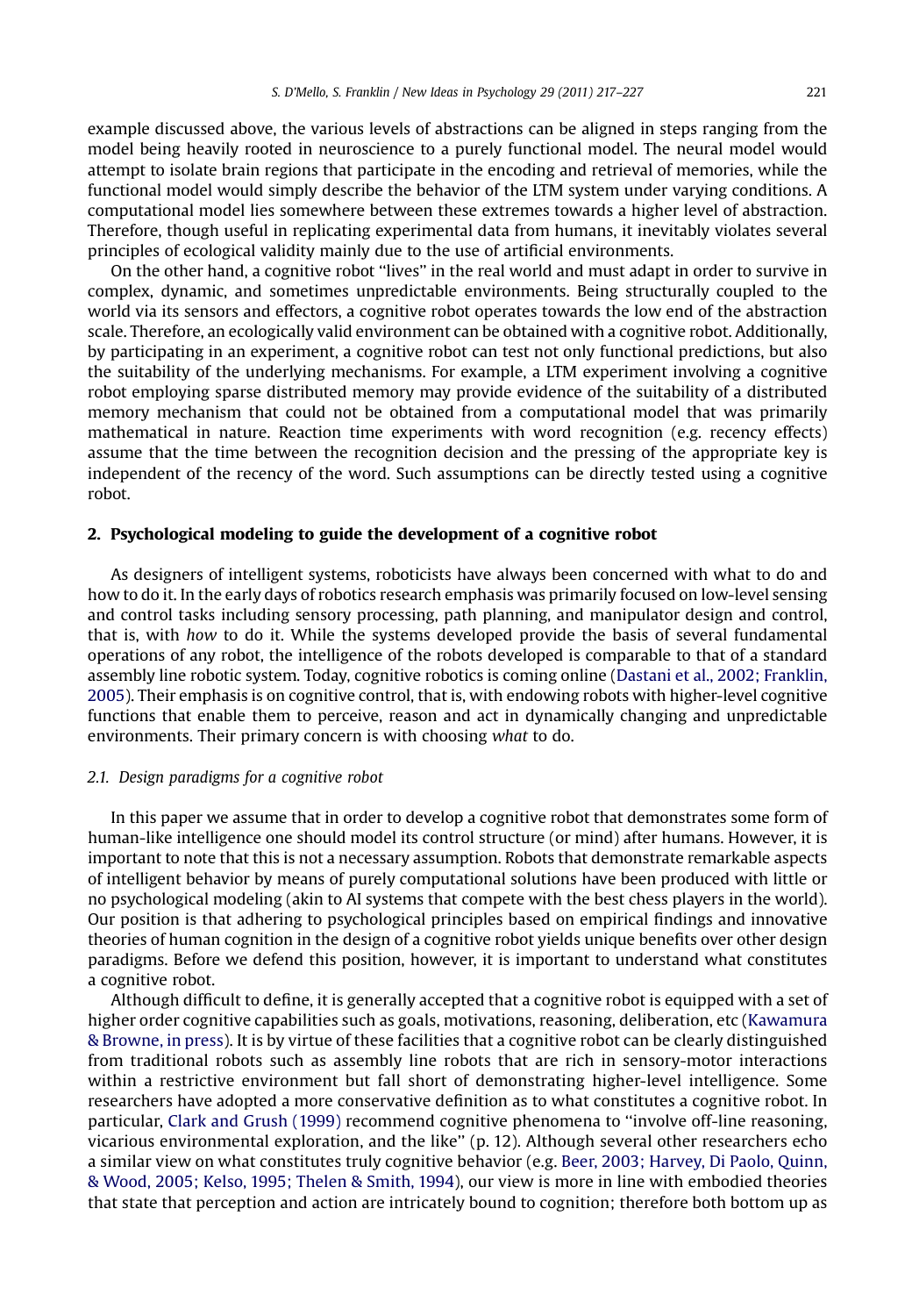well as top down processes can be considered to be cognitive ([Clark, 1997; Glenberg et al., 2005; de](#page-9-0) [Vega, 2002\)](#page-9-0).

There is also no general consensus or established design paradigm to scaffold the development of a cognitive robot. Simply put, we can define what constitutes a cognitive robot but not how to go about building one. There are at least two diverse approaches that one can employ towards the development of the cognitive robot: a strict AI approach using a cognitive model based design and the heavily rooted psychological based approach that is advocated here and by some of our colleagues. The AI based design paradigm relies on tried and tested concepts such as knowledge representation, heuristic search, and planning. While this approach can certainly be leveraged to obtain advancements in robotics, its potential as a medium to obtain higher-level intelligence and true understanding is questionable due to its reliance on problematic assumptions such as the symbol systems hypothesis ([Brooks, 1986, 1990\)](#page-9-0) rather than on empirical knowledge from cognitive psychology.

An attractive alternative is to base the control structure of a robot on computational models of human cognition. However, additional benefits may be obtained by extending the computational models of cognition paradigm by requiring all elements of the model to be consistent with existing psychological theories of cognition. Examples of such theories include including situated or embodied cognition ([Clark, 1997; Glenberg, 1997; Varela et al., 1991](#page-9-0)), Barsalou's theory of perceptual symbol systems (1999, [Harnad, 1990\)](#page-9-0), working memory ([Baars & Franklin, 2003; Baddeley, 1992, 2000; Bad](#page-9-0)[deley & Hitch, 1974\)](#page-9-0), Glenberg's theory (1997) of the importance of affordances ([Gibson, 1979](#page-9-0)) to understanding, the longterm working memory of [Ericsson and Kinstch \(1995\);](#page-9-0) Baars' global workspace theory (1988, 1997).

In our view computational models of human cognition that are consistent with related psychological theories provide the best design paradigm for cognitive robots. This is because such an approach is expected to yield both engineering and scientific gains. We expect engineering improvements because we are basing our computational mechanisms on the best known example of intelligence, i.e. humans. Scientific gains can be achieved by using computer systems to test, and perhaps augment, psychological theories of cognition.

#### 2.2. Computational mechanisms to scaffold the development of a cognitive robot

A cognitive robot embedded within a complex, dynamically changing environment must frequently and cyclically sample (sense) its environment and act on it. Therefore, the concept of a cognitive robot is deeply rooted in a broader class of systems known as autonomous agents. [Franklin and Graesser](#page-9-0) [\(1997\)](#page-9-0) define an autonomous agent as ''a system situated within and a part of an environment that senses that environment and acts on it, over time, in pursuit of its own agenda and so as to effect what it senses in the future''.

Following this definition, in order to function in its environment the control structure of a cognitive robot must be sufficiently broad to encompass basic cognitive processes such as perception, episodic memory, selective attention, action selection, and action execution. We consider these processes to be fundamental, each playing a unique but collaborative role in the functioning of a cognitive robot. We briefly describe each of these processes and also list possible computational mechanisms composed of "new AI" techniques that might be useful in modeling each process.

#### 2.2.1. Perception

An integrated perceptual system is essential for any cognitive robot in order for it to recognize, categorize, understand, and integrate information about its world. One possible model of organization would be a semantic net with activation based on [Hofstadter and Mitchell's Copycat architecture](#page-10-0) [\(1994\)](#page-10-0). Nodes and links of the network constitute the agent's perceptual symbols ([Barsalou, 1999](#page-9-0)) representing individuals, categories, relations, situations, etc [\(Franklin, 2005\)](#page-9-0).

#### 2.2.2. Episodic memory

Episodic memory is a longterm memory for the what, when, and where of events. Such a memory system would allow a cognitive robot to recall episodes from its past and use this information to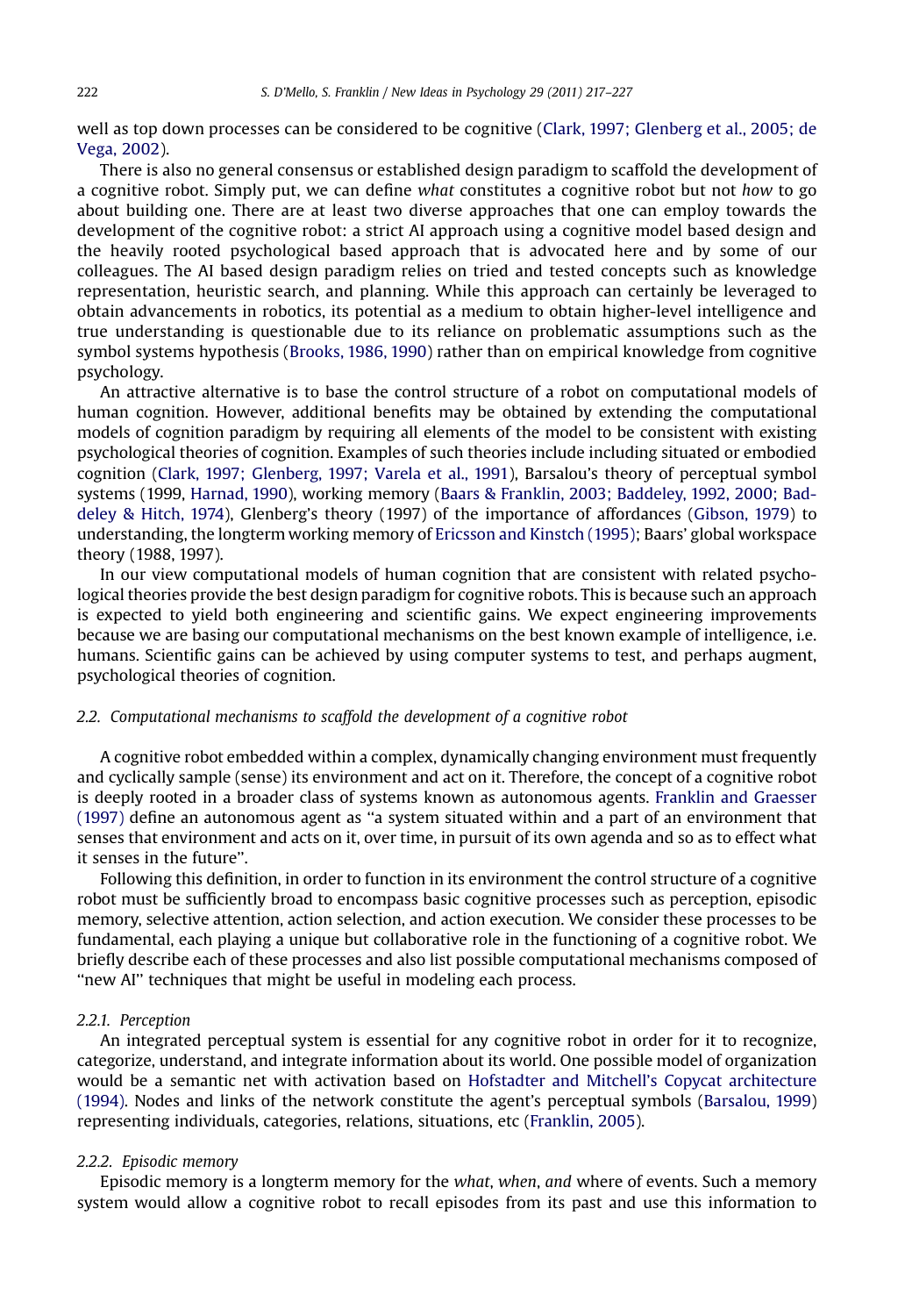influence decision making. A robot might also be endowed with a semantic memory system for long term storage of factual world knowledge.

Sparse Distributed Memory is an attractive computational model for long-term episodic memory because it captures several of the functional characteristics so typical of human episodic memory. These include recency effects, rehearsal, interference, knowing that one knows, tip of the tongue effect, etc [\(Kanerva, 1988, 1993](#page-10-0)). Additional benefits are gained from it being content addressable and associative, though other memory systems such as the Hopfield model ([Hopfield, 1982\)](#page-10-0) also share these properties.

#### 2.2.3. Working memory

Working memory provides a place and a process for percepts from perceptual memory and local associations from episodic memory to be combined into structures representing the agent's beliefs about its current situation in its world ([Baars & Franklin, 2003; Baddeley & Hitch, 1974\)](#page-9-0). Working memory can be implemented in a number of ways as evidenced by the differences in working memory systems in the various cognitive architectures (see [Miyake & Shah, 1999\)](#page-10-0).

#### 2.2.4. Selective attention

Due to real world limitations on the amount of knowledge that can be engineered into a cognitive robot, the robot will have to deal with novel or problematic situations that cannot be dealt with efficiently, or at all, by automatized processes. In these situations, selective attention provides access to appropriately useful internal resources, thereby solving the relevance problem, that is, the problem of identifying those internal resources that are relevant to the current situation. Global Workspace Theory [\(Baars, 1988, 1997](#page-9-0)) and its fleshing out in the LIDA model [\(Ramamurthy et al., 2006](#page-10-0)) provide unique insights into how a selective attentional mechanism may be incorporated into computational systems.

#### 2.2.5. Procedural memory

The schema mechanism developed by [Drescher \(1991\)](#page-9-0) can be used to computationally model procedural memory. Built-in primitive (empty) schemas directly controlling effectors are analogous to motor cell assemblies controlling muscle groups in humans. A schema consists of an action, together with its context and its result. The memory system organizes schemas into parallel groups for simultaneous action and ordered sequences for sequential processing.

## 2.2.6. Action selection

Deciding ''what to do next'' is essential for any agent be it human or a cognitive robot [\(Franklin,](#page-9-0) [1995\)](#page-9-0). Simply put, a cognitive robot must utilize the information it perceives in order to select an action in service of its goals. [Maes' \(1989\)](#page-10-0) behavior net provides for high-level action selection that effectively balances being goal oriented, opportunistic, and thoughtful.

### 2.2.7. Putting it all together

A model based on several specialized mechanisms, each implementing various facets of human cognition, requires an iterative process to bring about the functional interaction among the various components. There are several ways in which this can be accomplished. One might adhere to a SOAR based design paradigm where items perceived are utilized to recall associations and recruit resources from procedural memory in several knowledge elaboration cycles ([Laird et al., 1987](#page-10-0)). If conflicts arise, a decision cycle is initiated, and the chosen action is executed. Alternatively, one might follow the ACT-R model where each component interacts with the others through limited capacity buffers ([Lebiere & Anderson, 1993\)](#page-10-0). The LIDA model may be chosen where selective attention plays a critical role in the recruitment of resources and in various types of learning ([Baars](#page-9-0) [& Franklin, 2003; Franklin, Baars, Ramamurthy, & Ventura, 2005; Ramamurthy et al., 2006\)](#page-9-0). With the basic components in place, a cognitive robot adhering to each of these design principles can be programmed and deployed. With each type of model integration method offering a unique hypothesis for similar functionality in humans, the one that accounts for the most experimental data might be preserved.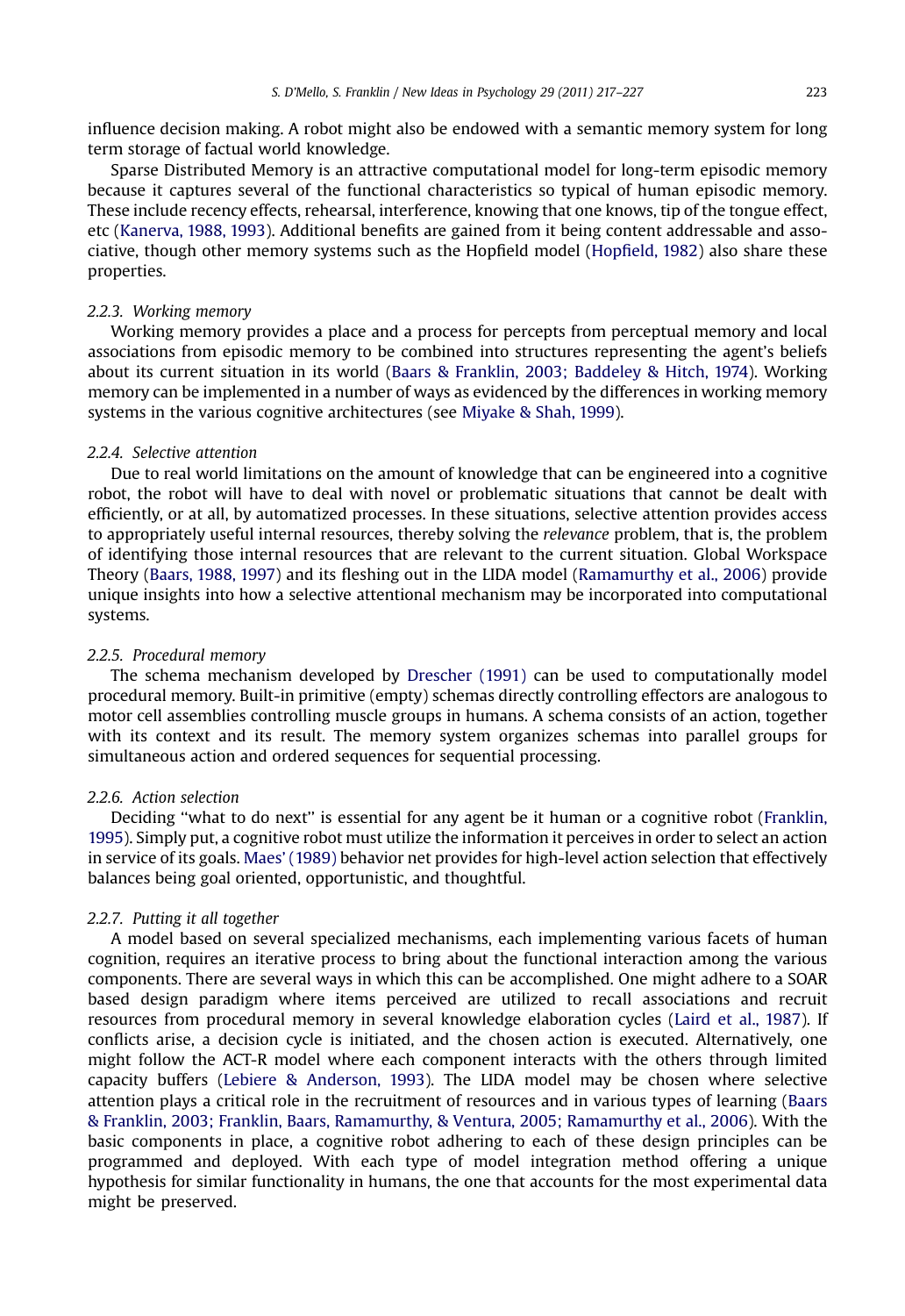#### 3. Cognitive developmental robots

For cognitive robots immersed in simple, mostly static domains, it is quite plausible for the system designer to embed the required knowledge so that the agent can effectively pursue its agenda. This approach, though tedious in it's undertaking, has worked quite successfully for knowledge based systems such as expert systems. However, as the complexity of the robot's world increases, the requisite knowledge engineering proves to be an extremely daunting task. In an attempt to circumvent these knowledge engineering problems, we argue for mechanisms that support a developmental period, one of rapid learning in the ''lives'' of the cognitive robots. Such a developmental period would circumvent the necessity of designing and implementing a complex ontology, a clear pragmatic advantage. In complex, dynamic environments, the learned ontology can be expected to out perform one designed and built-in with much less human effort.

A cognitive developmental robot [\(Asada, MacDorman, Ishiguro, & Kuniyoshi, 2001; Lungarella,](#page-9-0) [Metta, Pfeifer, & Sandini, 2003; Zlatev & Balkenius, 2001](#page-9-0)) needs robust, flexible learning mechanisms to acquire relevant world knowledge and to organize this knowledge to facilitate interaction with its world via perception and action. We can identify four fundamental types of learning that would be essential for a cognitive developmental robot. These include: 1) perceptual learning, the learning of new objects, categories, relations, etc.; 2) episodic learning of events, the what, where, and when; 3) procedural learning, the learning of new actions and action sequences with which to accomplish new tasks; and 4) attentional learning, learning what to attend to, or ''learning to attend.'' [\(Gelman, 1969](#page-9-0)).

Similar to our arguments for basing the design principles for a cognitive robot on psychological theories of human cognition, there are unique advantages to basing the learning mechanism of a developmental robot from principles of human-like learning. But first let us examine some of the limitations of AI based machine learning techniques in order to explore avenues where psychological principles may guide the development of a cognitive developmental robot.

Dating back to [Samuel's \(1959\)](#page-10-0) checkers player, machine learning is among the oldest of the subbranches of AI with many practitioners and many successes to its credit. Still, after fifty years of effort there are remaining difficulties. Machine learning often requires large, accurate training sets, shows little awareness of what's known or not known, integrates new knowledge poorly into old, learns only one task at a time, allows little transfer of learned knowledge to new tasks, and is poor at learning from human teachers.

In contrast, human learning has solved many of these problems and is typically continual, quick, efficient, accurate, robust, flexible, and effortless. For example, consider perceptual learning, the learning of new objects, categories, relations, etc. Traditional machine learning approaches such as object detection, classification, clustering, etc., are highly susceptible to the problems raised above. However, perceptual learning in humans and animals seems to have no such restrictions. Perceptual learning in humans occurs incrementally so there is no need for a large training set. Learning and knowledge extraction are achieved simultaneously through a dynamical system that can adapt to changes in the nature of the stimuli perceived in the environment. Additionally, human-like learning is based on reinforcement rather than fitting to a data set or model. In addition to learning, humans can also forget. Initially, many associations are made between entities. The ones that are sufficiently reinforced persist, while the ones that are not decay away.

There are several benefits to basing the learning mechanisms of a cognitive developmental robot on principles of human-like learning. No large training sets would be required. New knowledge would be easily integrated into old. Several tasks could be learned concurrently with transfer of knowledge to new tasks. With a cognitive developmental robot we can begin to replicate experimental data associated with learning in humans, thereby contributing to one of the main goals of cognitive science.

#### 4. Feasibility of cognitive robotics

The most obvious disadvantage of cognitive robotics is the significant research investment and substantial engineering costs associated with producing these robots. However, as the technology matures, prices continue to drop and an increasing variety of robotic systems are now available for purchase at moderate to steep prices. Additionally, robotic simulation environments offer the best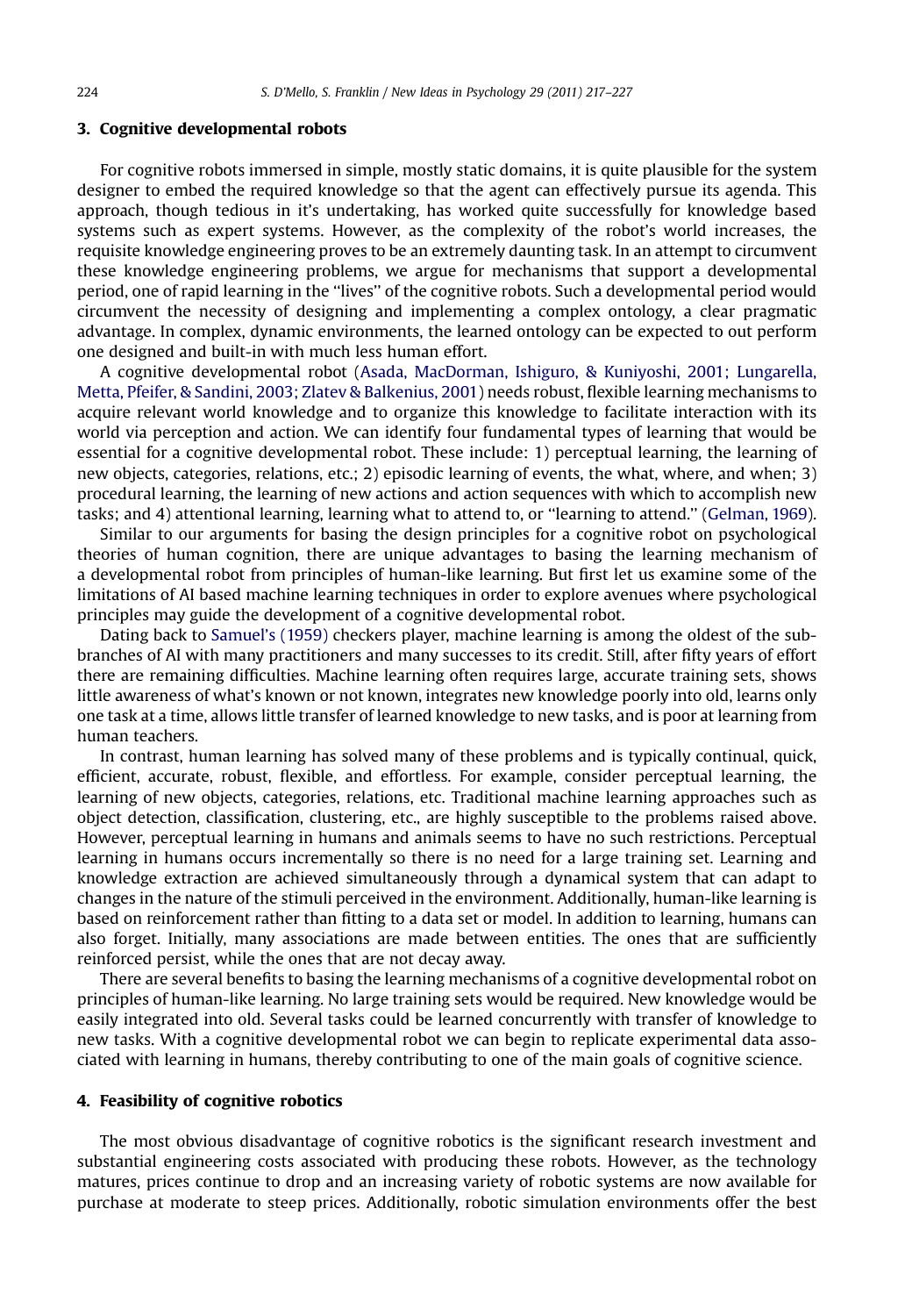alternative for researchers in search of a cost-efficient environment for rapid development and experimentation.

Simulation environments provide a researcher with a sensory-rich world with a high degree of user control in order to test ideas in a relatively inexpensive manner. To use a simulator, a researcher embeds a control structure that is consistent with the senses and effectors of the robot being tested. In this fashion, experiments that include several configurations of control algorithms for different robots can be easily conducted.

Among the more popular robotic simulators are Webots, Usarsim, Mobilesim, and Gazebo. These simulators share several common features. First, each provides a detailed model of a variety of real robotic systems. Specifically, the physical characteristics of a robot such as weight, motor speeds, and sensory inputs are modeled at a sufficient level of detail. For example, consider a robot with an infrared sensor. The simulator would provide a range of readings based on the distance between the simulated robot and an obstacle that have been appropriately calibrated for the real robot.

Each simulator also provides several default ''worlds'' or ''environments'' for a robot to ''live'' in. These are usually customizable and new environments can be easily created using simple markup languages. The robot being simulated now ''lives'' in this world, can navigate through the world, senses objects in the world, and can sometimes interact with these objects, thereby demonstrating the essential qualities for an autonomous robotic agent.

As a concrete example, consider Webots, a robotic simulator package for several varieties of wheeled, legged and flying robots. This software package supports several popular commercial robots such as E-Puck, Khepera, IPR, Aibo, and Lego. Additionally, these robots are simulated with excruciating detail. At a minimal level of abstraction eight Infra Red sensors and two servo motors can be simulated for the Khepera robot. Optional features such as a gripper and a camera can also be easily simulated. Please see [Dozier \(2001\), Ivica and Kerstin \(2003\),](#page-9-0) and [Kerstin and Coles \(2001\)](#page-10-0) for some innovative examples that illustrate the use of an external control structure to control a Khepera robot within the Webots simulation environment.

#### 5. Discussion

We conclude by highlighting the usefulness of cognitive robotics towards obtaining a better understanding of human cognition. We believe that large scale working models of cognition that are mechanistic embodiments of functional psychological theories can be useful tools to guide the research of psychologists and cognitive scientists by generating testable hypotheses about human cognition and by providing the means of testing such hypotheses empirically. Such a cognitive robot would generate hypotheses about human cognition by way of its design, the mechanisms of its modules, their interaction, and its performance in either real or simulated environments. In principle, all of these hypotheses are testable; however, due to the relatively fine-grained level of analyses required to either confirm or reject them, more sophisticated brain and behavioral assessment technologies may be in order.

Designing cognitive robots to perform realworld tasks will produce working models of cognition. Though experiments provide the gold standard for scientific evidence, it is not possible to test all parameters of actual working models of cognition. Experiment-based models typically have too few variables to accomplish realworld perception or control of action. Simulations based only on experimental evidence would simply fail in the real world. Hence, workability should be combined with experimental evidence as desirable features of cognitive models. The reciprocal interactions we have described between computational modeling using cognitive robots and functional psychological experimentation is a methodological change that should make a significant impact in theoretical and experimental psychology. In particular, it should allow experimenters to deal with concepts at lower levels of abstraction, to factor in the effects of perception and action, and to make distinctions at minute time scales. In addition, computational design decisions will yield testable hypotheses, while computational principles and mechanisms can guide both psychologists and neuroscientists in looking for psychological and neural mechanisms that underlie cognitive processes. Similar to the use of robots as models of biological behavior of a variety of organisms such as lobsters ([Grasso,](#page-9-0) [Consi, Mountain, & Atema, 1996, 2000](#page-9-0)), paper wasps ([Honma, 1996\)](#page-10-0), cockroach kinematics ([Quinn](#page-10-0)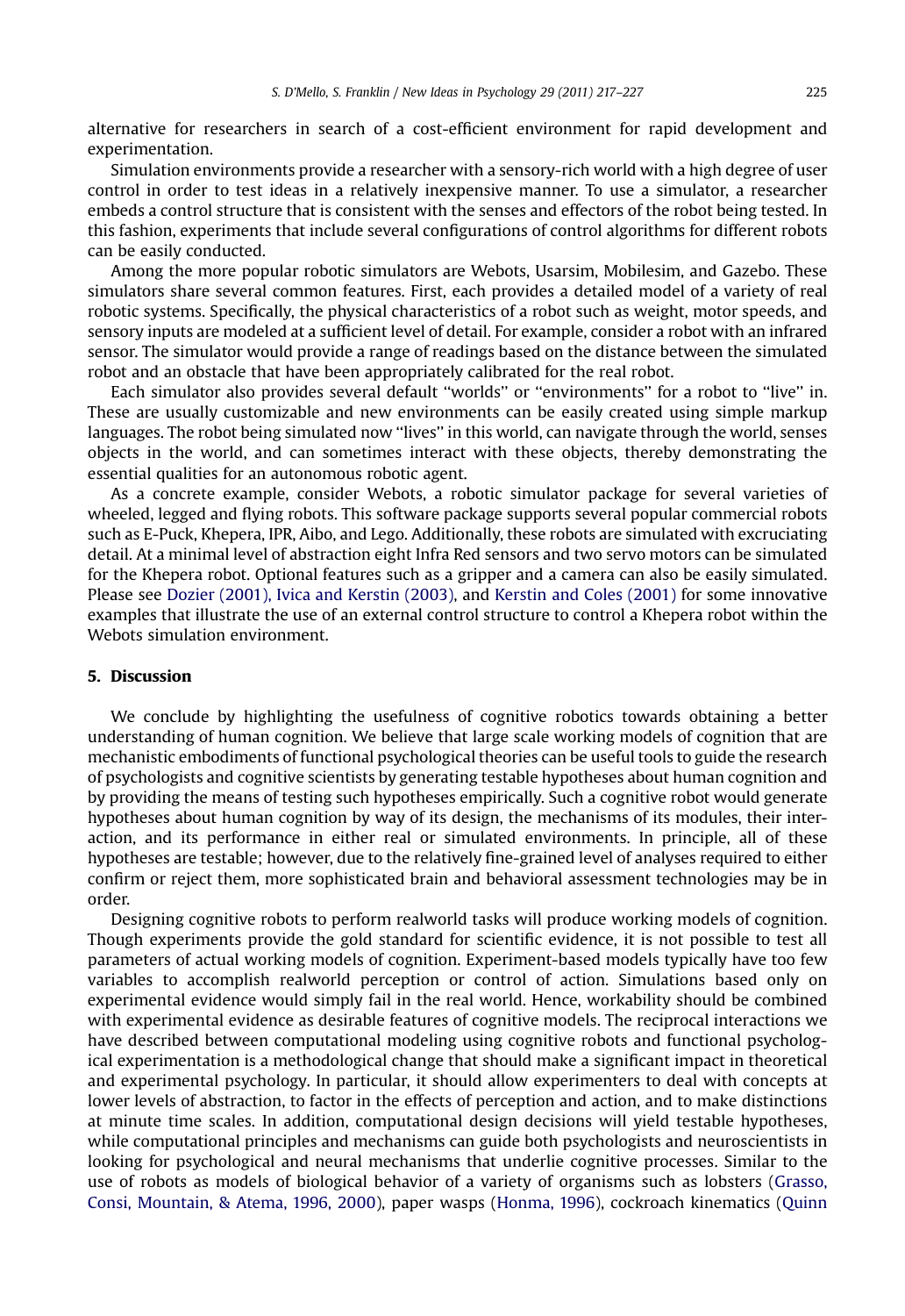<span id="page-9-0"></span>[& Ritzmann, 1998\)](#page-10-0), rat hippocampus (Burgess, Donnett, & O'Keefe, 1998), and others (see Beer, Chiel, Quinn, & Ritzmann, 1998; Webb, 2001), when used in conjunction with psychological experimentation, cognitive robotics should prove to be especially beneficial to cognitive science.

### References

Angell, J. (1907). The Province of functional psychology. Psychological Review, 14, 61–91.

- Asada, M., MacDorman, K. F., Ishiguro, H., & Kuniyoshi, Y. (2001). Cognitive developmental robotics as a new paradigm for the design of humanoid robots. Robotics and Autonomous Systems, 37, 185–193.
- Baars, B. J. (1988). A cognitive theory of consciousness. Cambridge: Cambridge University Press.
- Baars, B. J. (1997). In the theater of consciousness. Oxford: Oxford University Press.
- Baars, B. J., & Franklin, S. (2003). How conscious experience and working memory interact. Trends in Cognitive Science, 7, 166–172.
- Baddeley, A. D. (1992). Consciousness and working memory. Consciousness and Cognition, 1, 3–6.
- Baddeley, A. D. (2000). The episodic buffer: a new component of working memory? Trends in Cognitive Science, 4, 417–423.
- Baddeley, A. D., & Hitch, G. J. (1974). Working memory. In G. A. Bower (Ed.), The psychology of learning and motivation. New York: Academic Press.
- Barsalou, L. W. (1999). Perceptual symbol systems. Behavioral and Brain Sciences, 22, 577–609.
- Barto, A. G. (1991). Learning and incremental dynamic programming. Behavioral and Brain Sciences, 14, 94–95.
- Beer, R. D. (2003). The dynamics of active categorical perception in an evolved model agent. Adaptive Behavior, 11(4), 209–243.
- Beer, R. D., Chiel, H. J., Quinn, R. D., & Ritzmann, R. E. (1998). Biorobotic approaches to the study of motor systems. Current Opinion in Neurobiology, 8, 777–782.
- Beveridge, W. I. B. (1957). The art of scientific investigation. Vintage/Alfred A. Knopf.
- Block, N. (1980)Readings in the philosophy of psychology, Vols. 1 and 2. Cambridge, MA: Harvard University Press.
- Bower, J. M. (1992). Modeling the nervous system. Trends in Neurosciences, 15, 411–412.
- Brooks, R. A. (1986). A robust layered control system for a mobile robot. IEEE Journal of Robotics and Automation, RA-2(1), 14–23. Brooks, R. A. (1990). Elephants don't play chess. Robotics and Autonomous Systems, 6, 3–15.
- Brooks, R. J., & Tobias, A. M. (1996). Choosing the best model: level of detail, complexity and model performance. Mathematical Computer Modelling, 24, 1–14.
- Brown, J. (1958). Some tests of the decay theory of immediate memory. Quarterly Journal of Experimental Psychology, 10, 12–21.
- Burgess, N., Donnett, J. G., & O'Keefe, J. (1998). Using a mobile robot to test a model of the rat hippocampus. Connection Science, 10, 291–300.
- Chiel, H., & Beer, R. (1997). The brain has a body: adaptive behaviour emerges from interactions of nervous system, body and environment. Trends in Neurosciences, 20, 553–557.
- Clark, A. (1997). Being there: Putting brain, body, and world together again. Cambridge, MA: MIT Press.
- Clark, A., & Grush, R. (1999). Towards a cognitive robotics. Adaptive Behavior, 7(1), 5–16.
- Dastani, M., de Boer, F., Dignum, F., van der Hoek, W., Kroese, M., & Meyer, J. J. (2002). Programming the deliberation cycle of cognitive robots. In Proceedings of the third international cognitive robotics workshop. Edmonton, Canada.
- Dozier, D. (2001). Evolving robot behavior via interactive evolutionary computation: from real world to simulation, Symposium on applied computing. Proceedings of the 2001 ACM symposium on applied computing.
- Drescher, G. (1991). Made up minds: A constructivist approach to artificial intelligence. Cambridge, MA: MIT Press.
- Ebbinghaus, H. (1885/1964). Memory: A contribution to experimental psychology. New York: Dover.
- Ericsson, K. A., & Kintsch, W. (1995). Long-term working memory. Psychological Review, 102, 211–245.
- Feigenbaum, E. A., & Simon, H. A. (1984). EPAM-like models of recognition and learning. Cognitive Science, 8, 305–336.
- Fodor, J. A. (1968). Psychological explanation. Random House.
- Franklin, S. (1995). Artificial minds. Cambridge MA: MIT Press.
- Franklin, S. (2005). Cognitive robots: perceptual associative memory and learning. In Proceedings of the 14th Annual International Workshop on Robot and Human Interactive Communication (RO-MAN 2005), pp. 427–433.
- Franklin, S., Baars, B. J., Ramamurthy, U., & Ventura, M. (2005). The role of consciousness in memory. Brains, Minds and Media, 1, 1–38.
- Franklin, S., & Graesser, A. C. (1997). Is it an agent, or just a program?: a taxonomy for autonomous agents. Proceedings of the Third international workshop on agent theories, architectures, and languages, published as intelligent agents III (pp. 21–35), Springer-Verlag.
- Franklin, S., & Patterson, F. G. (2006). The Lida architecture: Adding new modes of learning to an intelligent, autonomous, software agent. Integrated Design and Process Technology, IDPT-2006. San Diego, CA: Society for Design and Process Science.
- Frijda, N. J. (1967). Problems of computer simulation. Behavioural Science, 12, 59–67.
- Gelman, R. S. (1969). Conservation acquisition: a problem of learning to attend to relevant attributes. Journal of Experimental Child Psychology, 7, 167–187.
- Gibson, J. J. (1979). The ecological approach to visual perception. Mahwah, New Jersey: Lawrence Erlbaum Associates.
- Glenberg, A. M. (1997). What memory is for. Behavioral and Brain Sciences, 20, 1–19.
- Glenberg, A. M., Havas, D., Becker, R., & Rinck, M. (2005). Grounding language in bodily states: the case for emotion. In R. Zwaan, & D. Pecher (Eds.), The grounding of cognition: The role of perception and action in memory, language, and thinking. Cambridge: Cambridge University Press.
- Grasso, F., Consi, T., Mountain, D., & Atema, J. (1996). Locating odor sources in turbulence with a lobster inspired robot. In P. Maes, M. J. Mataric, J. A. Meyer, J. Pollack, & S. W. Wilson (Eds.), Sixth international conference on simulation of adaptive behaviour: From animals to animats 4. Cambridge, MA: MIT Press.
- Grasso, F., Consi, T., Mountain, D., & Atema, J. (2000). Biomimetic robot lobster performs chemo-orientation in turbulence using a pair of spatially separated sensors: progress and challenges. Robotics and Autonomous Systems, 30, 115–131.
- Harnad, S. (1990). The symbol grounding problem. Physica D, 42, 335–346.